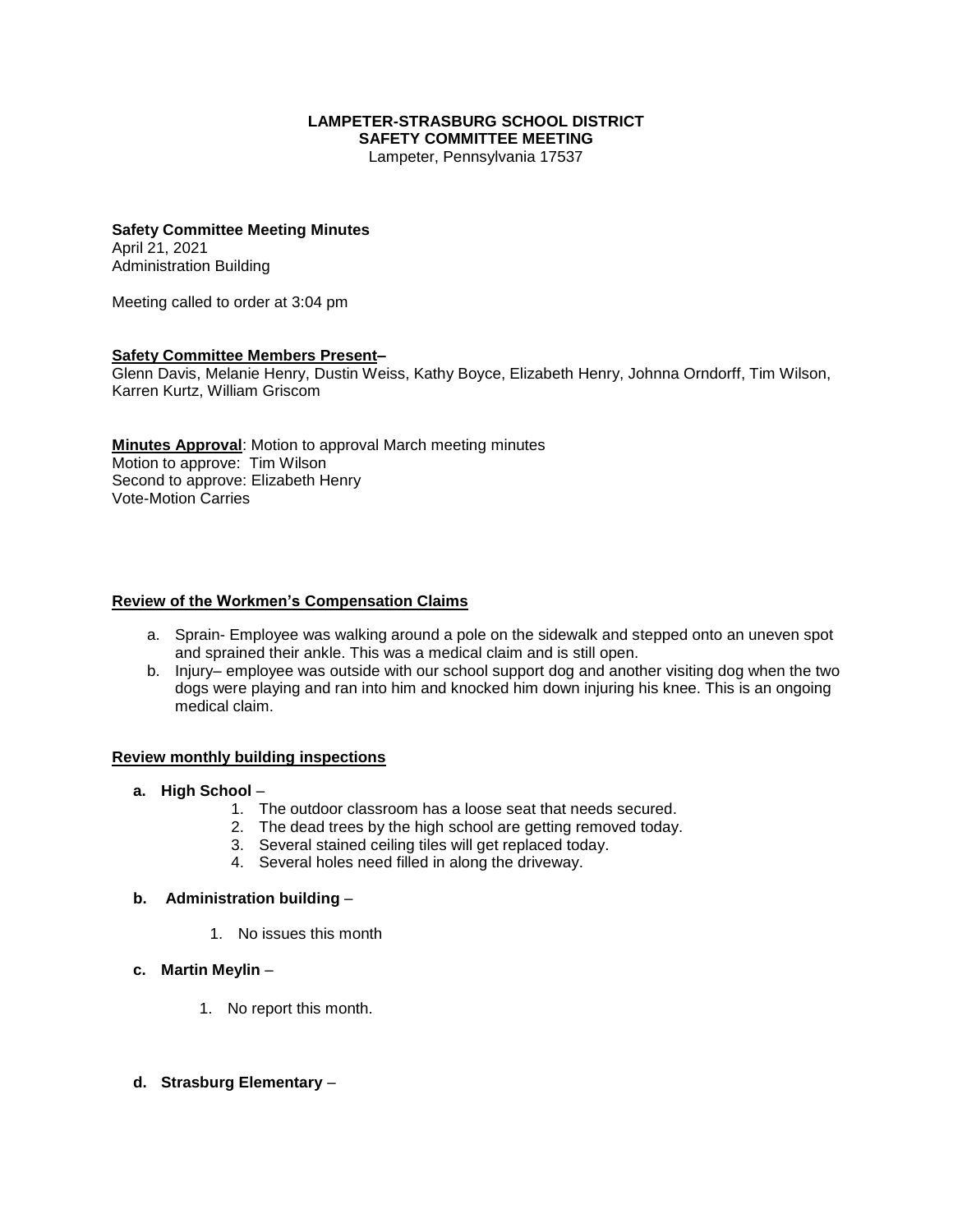1. No issues this month.

#### **e. Lampeter Elementary –**

1. Paver circles in the sidewalk have settled and are now a tripping hazard. These will get replaced with concrete this summer.

## **f. Hans Herr –**

1. No new issues to report this month.

## **g. Maintenance building –**

1. No report this month.

## **h. Grounds –**

- 1. Storm inlet needs filled in with dirt.
- 2. Dead trees getting addressed today.

## **l. Field houses** –

1. No issues this month.

# **J. HH and LE Playground inspections -**

1. No report this month

# **Items from the Committee**

- 1. The grab and go buckets have some expired items. Each building will be responsible for updating their buckets with supplies.
- 2. GFI receptacles need installed by the new bottle fillers in each building.
- 3. Special thanks to Kathy Boyce for her service and dedication to the Safety Committee. We wish her the best in retirement

# **Next Meeting – May 19, 2021 at 3pm in the Admin Board room**

#### **Motion to adjournment**

Motion- Kathy Boyce

Second- Eva Strawser

Vote- Motion Carries